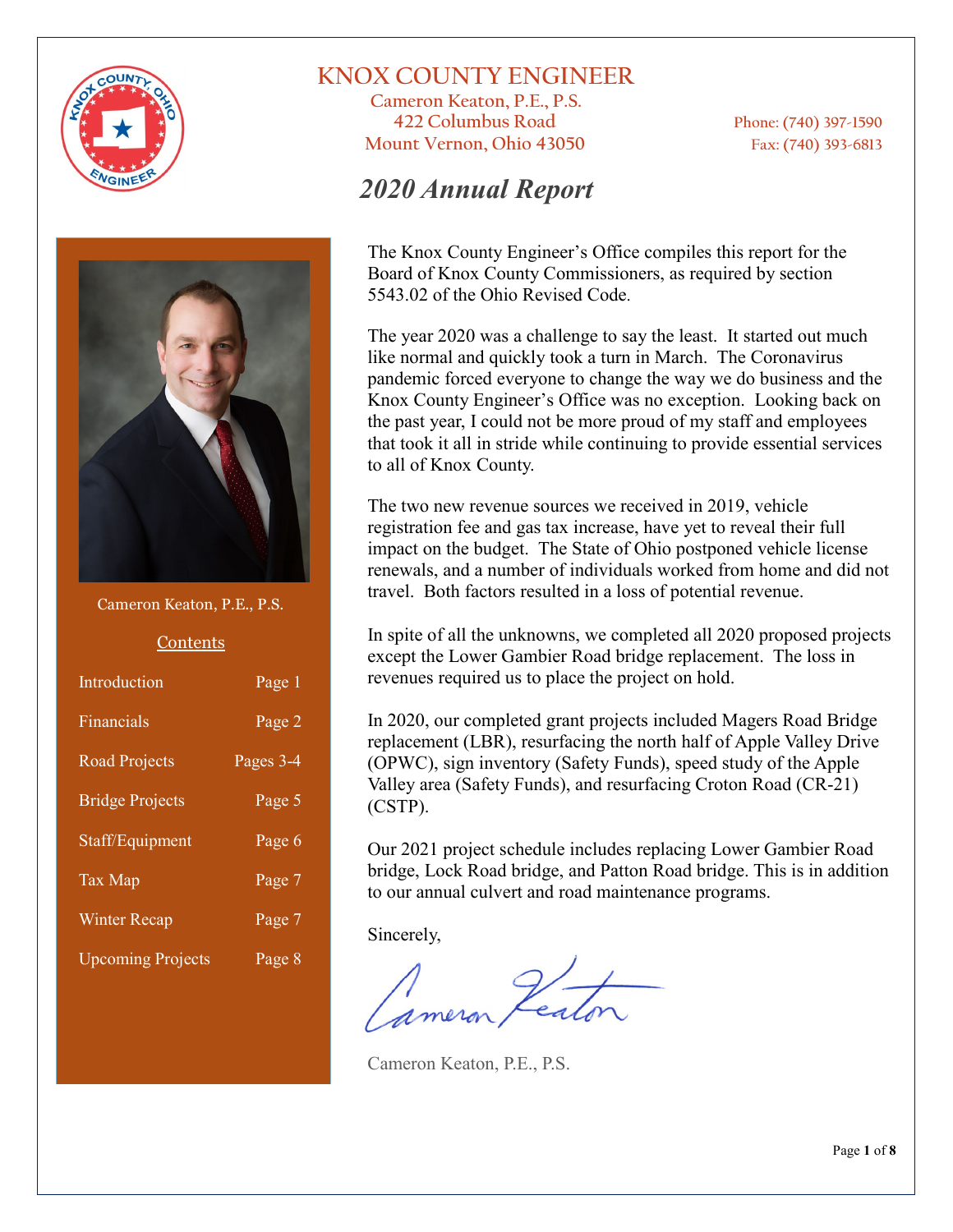### *Financials*

### **2020 Revenues**

Permissive Tax- \$741,662.94

- Permissive Tax 4504.24- \$345,774.49
- Licenses Taxes- \$2,024,382.21
- Gasoline Taxes- \$3,614,207.26
- Access Permits- \$10,379.00
- Special Haul Permits- \$680.00
- Fines- \$22,354.36

Auctions/Other- \$12,285.25

Donations- \$14,739.30

Depository/Investments- \$34,208.88

Reimbursements- \$90,545.19

Refunds- \$40,959.22

**Total Revenues- \$6,952,178.10**

### **2020 Expenses**

- Salaries- \$1,787,731.38
- Fringe Benefits- \$723,526.83
- Vehicle Maintenance- \$332,969.91
- Bridge/Culvert Maint.- \$386,395.29
- Equipment- \$391,521.16
- Trainings/Supplies- \$35,828.43
- Contract Services- \$194,437.80
- Contract Projects- \$1,066,307.67
- Utilities/Transfers/Ads- \$227,546.68
- Materials & Incidentals- \$786,449.81
- **Total Expenses- \$5,932,714.96**



- 
- 
- Access & Special Haul Permits .16% Fines/Donations/Interest 1.03%
- Reimbursements/Refunds 1.89% Auction/Other .18%
- **Permissive Tax 10.67%** Permissive Tax 4504.24 4.97%
- Licenses Taxes 29.12% Gasoline Taxes 51.99%
	-
	-





- 
- 
- 
- 
- Utilities/Transfers/Advertising 3.8% Materials & Incidentals 13.26%
- Salaries 30.13% Fringe Benefits 12.20%
- Vehicle Maintenance 5.6% Bridge/Culvert Maint. 6.5%
- Equipment 6.6% Trainings & Supplies .60%
- Contract Services 3.3% Contract Projects 17.97%
	-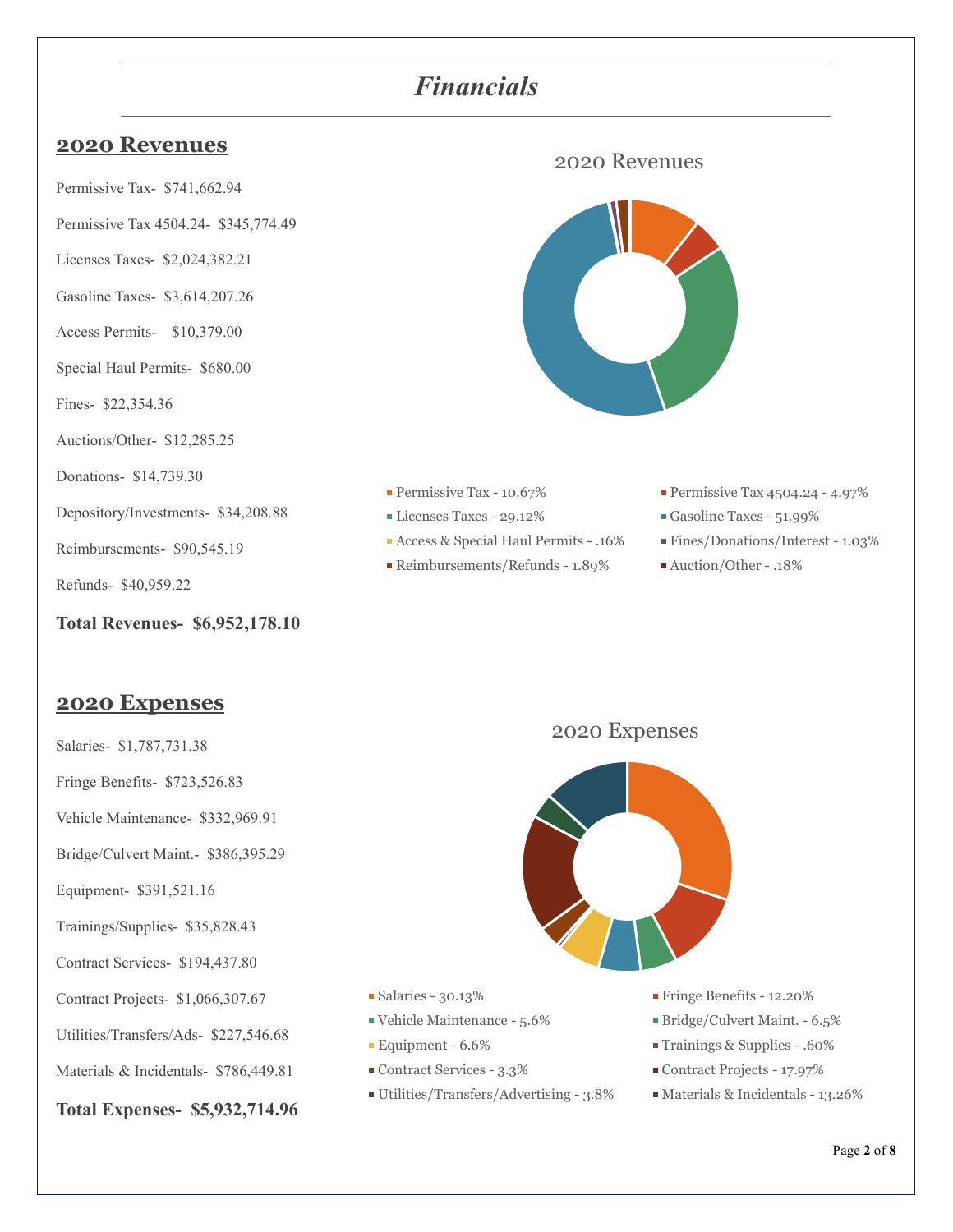# *2020 Road Projects*

- **CEAO Speed Zone Study -** \$15,600 A CEAO Safety Study Program allowed a speed study of Apple Valley Drive to be conducted, including the eight connecting county roads to determine the correct speed limit posting. This was a 90% reimbursable program from federal safety funds.
- **CEAO Sign Inventory -** \$46,940 A CEAO Safety Study Program allowed for sign review along all 404 miles of county roads. The program noted necessary changes in reflectivity and/or sign legibility, as well as provided a complete inventory of all county signs. This was a 90% reimbursable program from federal safety funds.

**Rich Hill Road Paving Project -** \$215,749.43 - Chip & sealed 2.95 miles of roadway using MVGT Funds.

**Croton Road Resurfacing** - \$358,874.78 - A CSTP funded mill and fill project with partial depth repairs over 1.57 miles of roadway. This was an 80/20, Federal/MVGT direct pay project.

**Guardrail** - \$216,773.25 - CEAO Safety Program replaced guardrail at 15 locations around the county. This project was 100% funded through the Federal HSIP.



#### **Apple Valley Drive Resurfacing (Phase 2) -**

The north half of Apple Valley Drive was resurfaced in late summer 2020\*. This project entailed replacing 9 cross culverts, milling 2.5 inches of existing asphalt, resurfacing 5.8 miles with new asphalt, and applying a new centerline. County crews handled the replacement of culverts, removal of trees, and ditching. Kokosing Construction was contracted to mill, pave, and restripe the roadway.

The total project cost was **\$1,111,415.35**; \$766,876.59 was paid through an Ohio Public Works Commission (\$383,438.29 grant and \$383,438.30 in a 0% interest, 10-year loan), and \$344,538.76 in motor vehicle gas tax funds and in-kind contributions.

\**The south portion of Apple Valley Drive was resurfaced in 2019.*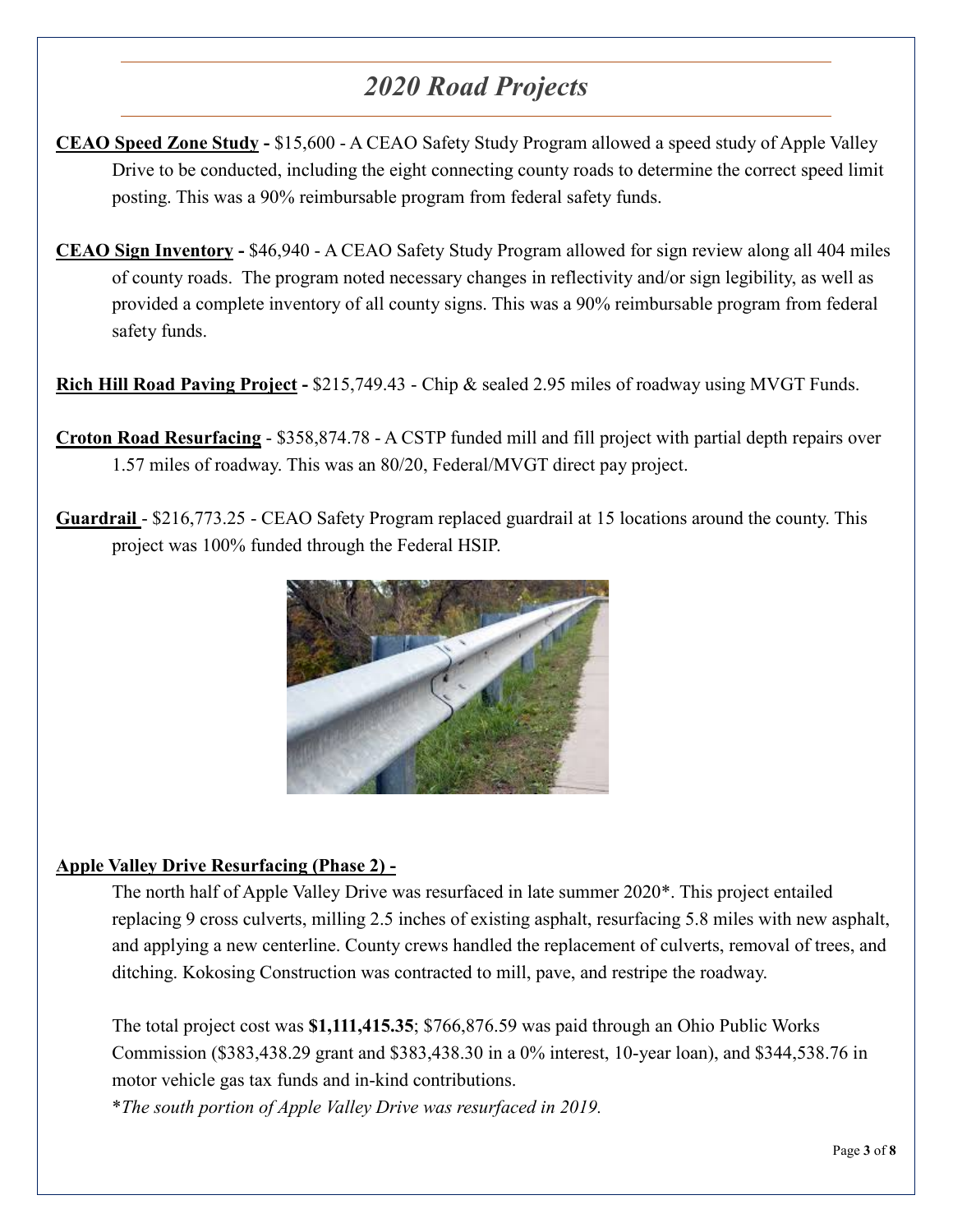#### **Annual Resurfacing Program 2020** -

Knox County uses an annual chip seal program to help maintain the 404 miles of county roadway and extend the life expectancy of these roads. The annual chip seal program for 2020 covered 18.84 miles of county highways at a cost of \$292,778.76. This calculates to be \$15,540.27 per mile, a decrease of 35% per mile from 2019.

#### **Annual Roadside Mowing Program**

The Knox County Engineer's Office currently subcontracts the roadside mowing operation. This allows for highway crews to focus on patching and road repairs throughout the summer months. Thompson Interstate Mowing from Leesburg, Ohio, was awarded the contract and mowed three separate rounds (as required by Ohio Revised Code). The cost of mowing the 404 centerline miles of county roadway was \$342/mile, or \$138,168 annually. County highway crews mowed back intersections and used boom mowers to assist and maintain roadside clearances.

#### **Asphalt Patching and Repairs**

Highway crews patch and repair county roadways year-round. In the winter months, cold mix asphalt is used to patch potholes until the hot mix plants open back up in the warmer weather months. Patching material costs were as follows:

| ٠ | Hot mix asphalt- | \$403,073.60 |
|---|------------------|--------------|
|   |                  |              |

Cold mix asphalt-  $$ 17,416.68$ 

**Total- \$420,490.28**



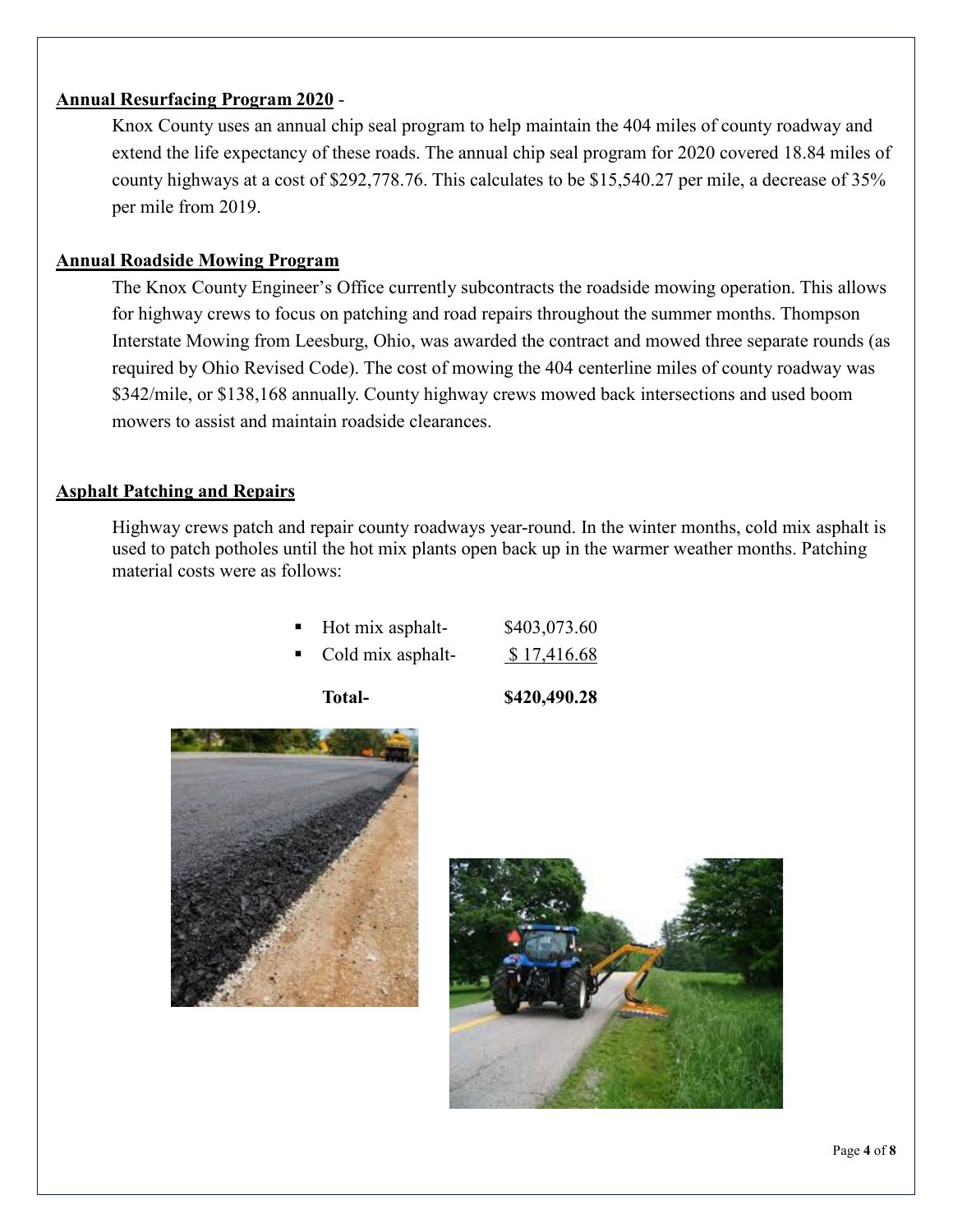## *2020 Bridge Projects*

### **Bridge & Culvert Work**

Our crews replaced and repaired 55 culverts with an estimated material cost of \$92,500. Typical culverts less than 60" in diameter can be replaced with high density polyethylene (HDPE) pipe. Engineered precast concrete box culverts, or reinforced concrete pipe can replace larger structures.

The bridge crew replaced one bridge deck on Ball Road (No. 123 Hilliar) at a cost of \$28,514.79. County crews removed the existing bridge deck and beams, then replaced it with new wood decking, new north abutment wall, and an asphalt surface.

- **Parrott Street Bridge Construction-** \$1,000,000- replaced a pony truss structure with a three span reinforced concrete slab. \$450,000 in CDBG grant & \$450,000 in OPWC grant, the remainder in MVGT Funds. Started in 2019, and completed Spring 2020.
- **Box Culvert Projects-** \$200,200- replaced 6 existing structures with new concrete box structures. This cost reflects materials only.
- **Magers Road Bridge Replacement-** \$360,237.55- Replaced the structure over Jelloway Creek on Magers Road (No.108 Howard). Funded by CEAO Bridge Program: \$310,017.76 federal and \$50,219.79 local monies.
- **Lower Gambier Road Bridge Replacement-** \$300,000- Remove existing structure, rehab existing abutments, and replace steel I-beams and steel pan with a concrete driving surface. 100% local funds. Started in 2020, expected to be completed Fall 2021.

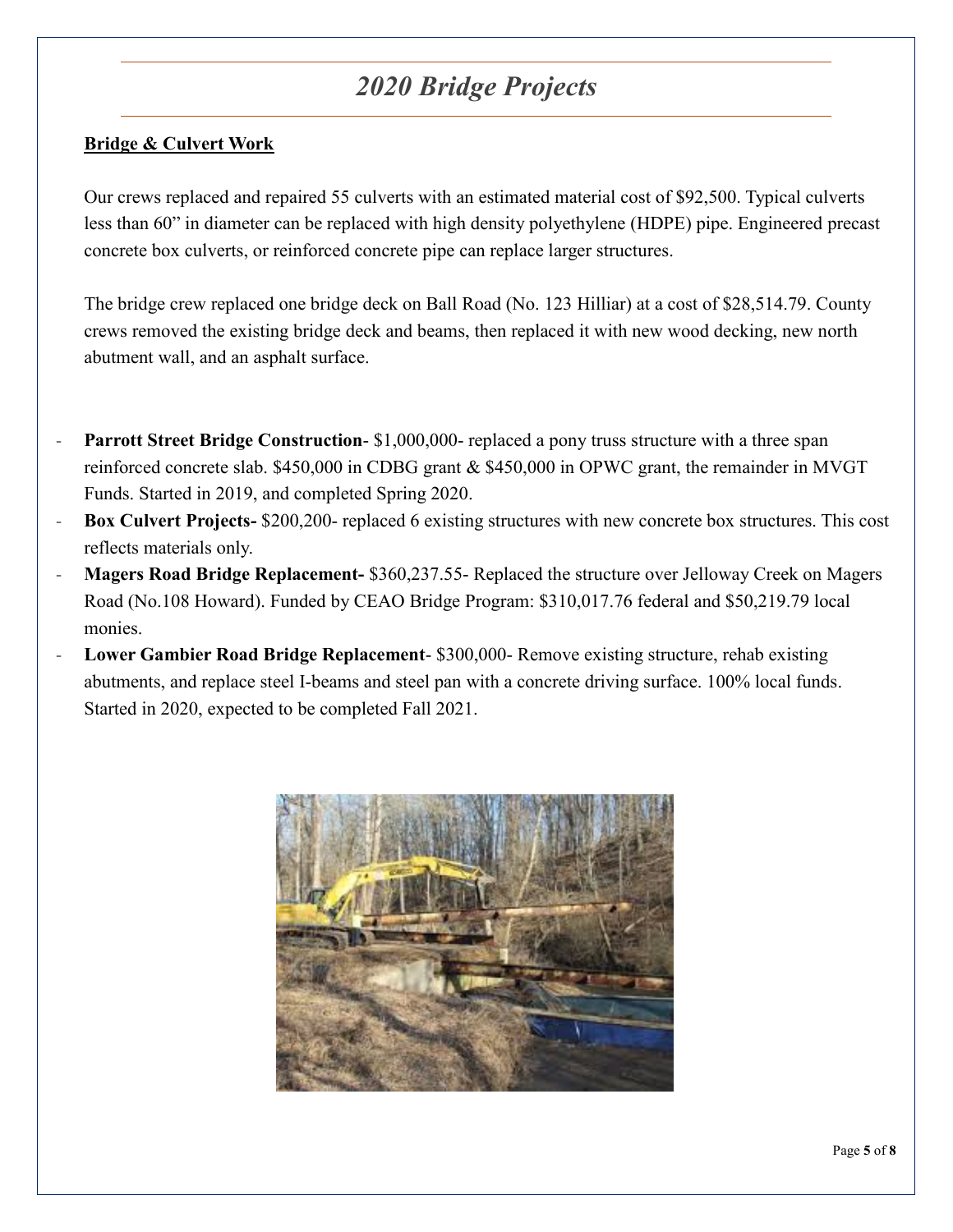# *Staff Update*

The Knox County Engineer operates with five office employees. The Tax Map Office has two employees. The Highway Garage consists of two superintendents, and 25 highway employees. Calendar year 2020 saw a few changes in personnel with two employees retiring and one termination. In July, the County Engineer welcomed Tonya Durbin (Fiscal Officer) and Kelly Shira (Payroll Clerk).

Accolades go to both Christine Williams and Ed Moreland. Christine retired after 31 years of service as Payroll Clerk on August 31, 2020. Ed Moreland served 20 years, retiring as Road Foreman on December 31, 2020.

## *Equipment Update*

In 2020, the County added much needed vehicles and equipment to the fleet. In March, a used Blaw Knox Paver was acquired for approximately \$12,000.00.



Two new 2020 Western Star tandem axle plow trucks arrived in July 2020 at a cost of \$181,267.00 each. October brought five new 2020 Silverado 3500 pickup trucks assigned to the two superintendents and three road foreman.



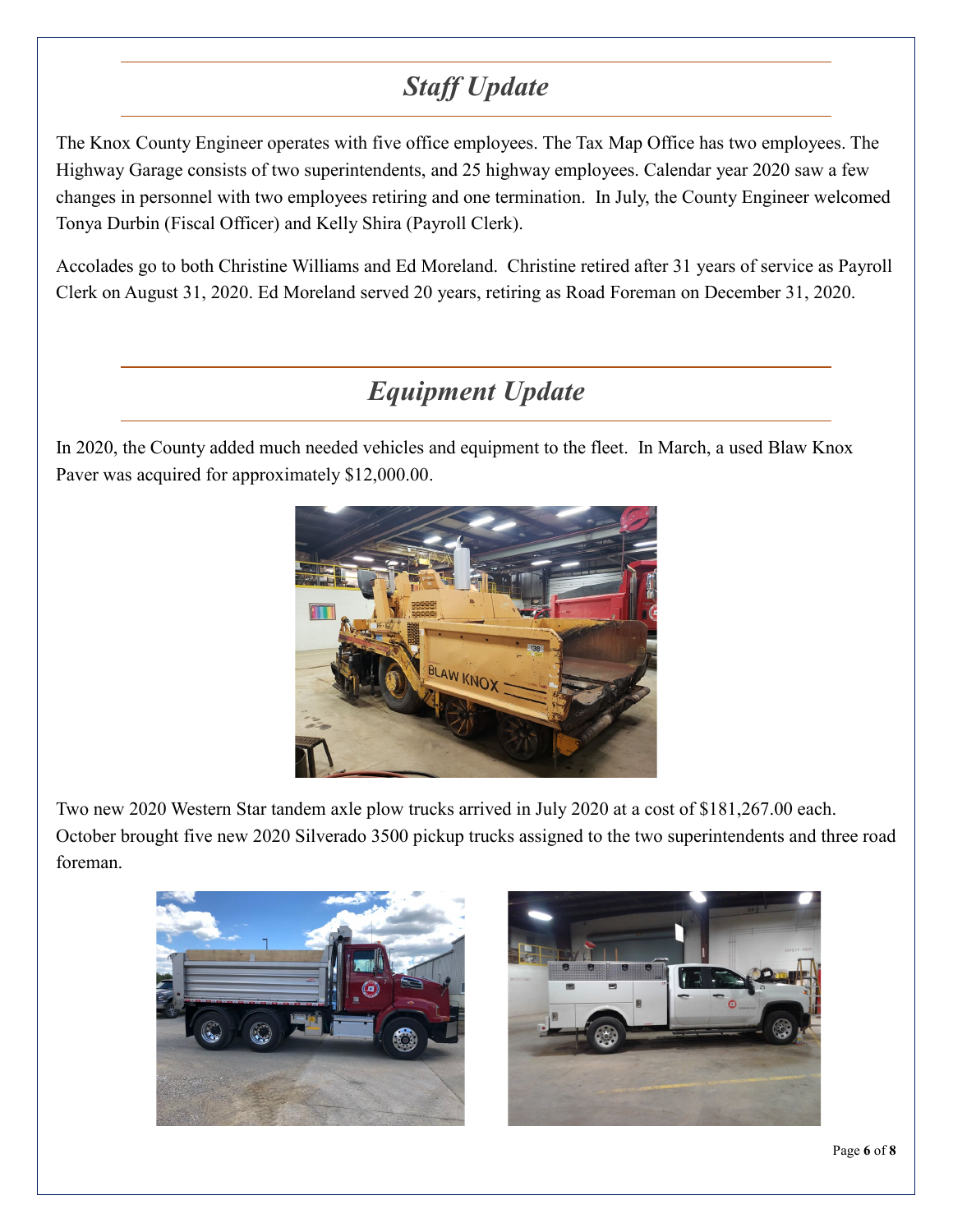## *Tax Map Update*

The Knox County Tax Map Office is under the direction of the Knox County Engineer. The Knox County Tax Map Office handles legal descriptions of property, updates to the county GIS database, boundary survey verification, parcel ownership information, custom mapping, and the assigning of property addresses.

### 2020 Tax Map Facts:

- Generated \$1,166.50 in map sales.
- Approved 3,316 transfers.
- Assigned 186 new addresses.
- Reviewed and approved 265 new boundary surveys.
- Quality controlled the entire "Address Point" layer, this is the address layer used in dispatch software.
- Coordinated with Knox County 911 Dispatch to upgrade their dispatch software.
- Coordinated with Knox County Auditor's Office to make upgrades to the GIS webpage, including scale, print and Tax Map View.
- Coordinated with the IT Department to put the 2020 Tax Maps on the website.
- Coordinated with the IT Department to put scanned subdivision plats on the website.
- Coordinated with the IT Department to add railroad maps to the website.
- Coordinated with IT to make upgrades to the computer at the front counter.

## *Winter Recap 2019-2020*

The Knox County Engineer's Office participates in the ODOT Rock Salt Winter Competitive Bid. We estimate how much salt we will need for the upcoming winter season, ODOT processes the bidding submissions and awards the contracts to the vendors, then we use our awarded vendor to purchase 90%-110% of the estimated tonnage. Our vendor for 2019-2020 was American Rock Salt out of Columbus. The salt price for the 2019-2020 season was \$86.42/ton (a 3.6% increase from the prior season).

County Highway crews are constantly assessing road conditions and determining the best materials to use on our roadways. The exact material use depends on the precipitation, road conditions, and temperature. Crews can use salted grits (9's), straight salt, or a 70/30 (9's/salt) mixture.

The 2019-2020 Winter Season was "below average" for Knox County. Our crews used 4,053 tons of salt and 282 tons of salted 9's to treat roads.

We ended the 2019-2020 winter season with full salt storage buildings. The 2020-2021 state bid for salt was awarded to Compass Minerals. The salt price for the 2020-2021 season decreased \$27.22/ton or 31.5% to \$59.20/ton. Our estimated usage for the upcoming season is 7,000 tons.